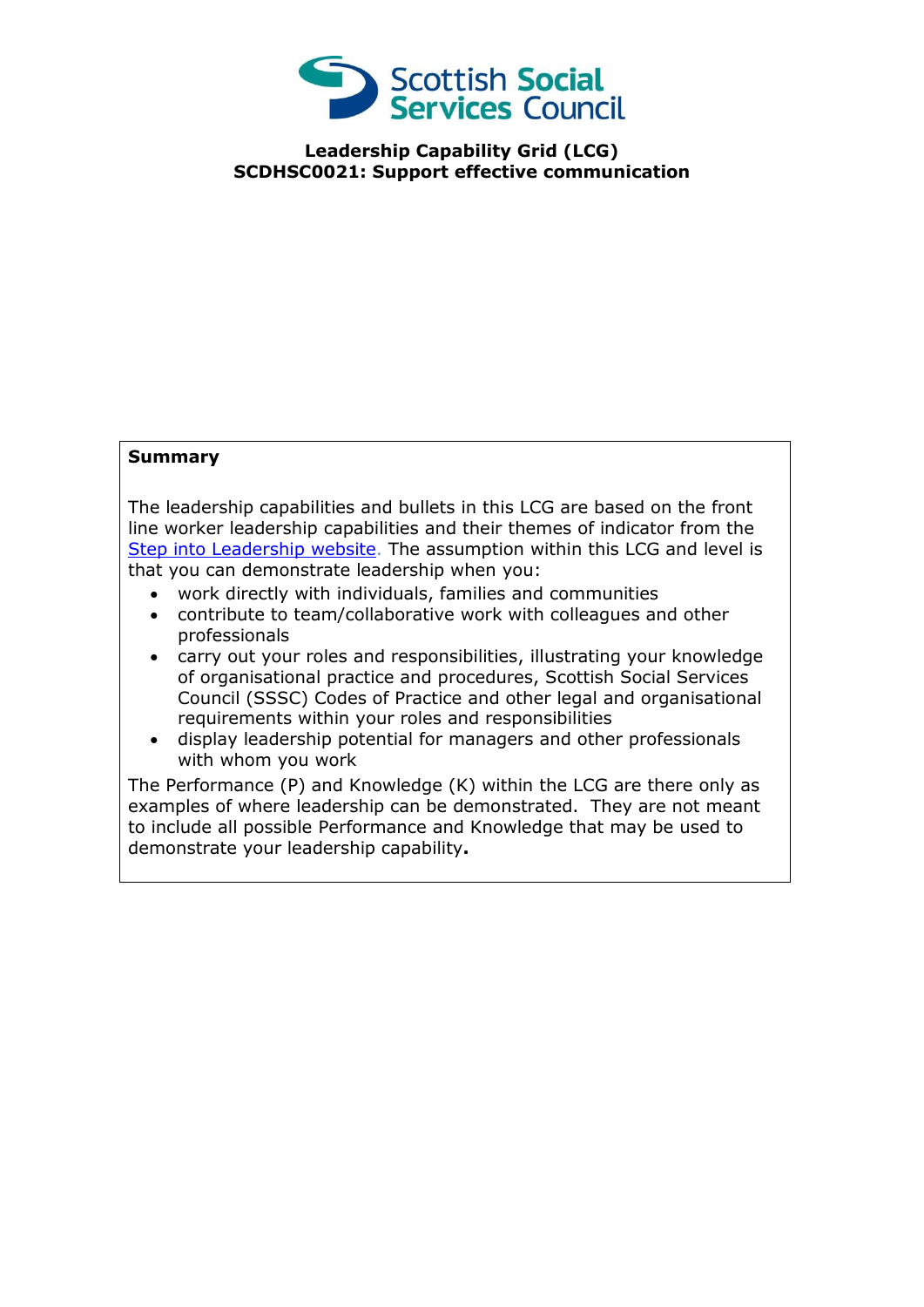

## **Leadership Capability Grid (LCG) SCDHSC0021: Support effective communication**

| Leadership<br>capabilities                 | When promoting effective communications you can demonstrate<br>leadership capabilities by:                                                                                                                                                                                                                                                                                                                                                                                                                                                                                                                                                                                                                                                                                                                                                                                                                                         |
|--------------------------------------------|------------------------------------------------------------------------------------------------------------------------------------------------------------------------------------------------------------------------------------------------------------------------------------------------------------------------------------------------------------------------------------------------------------------------------------------------------------------------------------------------------------------------------------------------------------------------------------------------------------------------------------------------------------------------------------------------------------------------------------------------------------------------------------------------------------------------------------------------------------------------------------------------------------------------------------|
| <b>Vision</b>                              | Providing a vision for individuals, families, communities, colleagues and<br>your organisation when you:<br>See how best to make a difference when actively supporting<br>individuals to communicate and interact $(P1-3, 17-20, 25, 27; K1-5,$<br>11, 16, 24-25, 35-39)<br>• Communicate and promote ownership of the vision when seeking<br>extra support about individual needs and preferences (P4,6, 28;<br>K20), working with others (P28) and recording and reporting (P 27-<br>37, 43, 46; <b>K</b> 43-46)<br>• Promote social service values through active participation and<br>personalisation (P1, 2, 7, 8, 11, 13, 14, 15, 20-26; K 1-5, 11, 13-19,<br>28, 30), when working others and when recoding and reporting (P<br>$27-37)$<br>• See the bigger picture when demonstrating knowledge and practice of<br>organisational, local and national policies and procedures (P26, 27,<br>32, 37; K6, 8-9, 26-27, 32-34) |
| Self-<br>leadership                        | Displaying self leadership when you:<br>• Demonstrate and adapt leadership in response to individual changing<br>needs and preferences (P5,16, 20,35-36; K23) and overcoming<br>barriers (P20)<br>• Improve own leadership by seeking advice $(P4, 6, 36; K20, 23)$<br>• Take intelligent risks when communicating with difficult, complex and<br>sensitive issues (P21-26; K15, 40-41) and protecting yourself (K31)<br>• Demonstrate and promote resilience when adapting practice and<br>overcoming barriers (P5,16,18,20,35-36; K3, 4, 19, 30)<br>• Challenge discrimination and oppression (P20; K 1, 4)                                                                                                                                                                                                                                                                                                                      |
| <b>Motivating</b><br>and inspiring         | Motivating and inspiring others when you:<br>• Inspire people by personal example (P10, 28; K14-20)<br>• Recognise and value the contribution of others ( $P4,6,36$ ; K 9-10, 20)<br>• Support the creation of a learning and performance culture with<br>individuals and others (P4,6, 8, 18, 20, 23, 25, 27-28, 31; K16-20,<br>23; 39)                                                                                                                                                                                                                                                                                                                                                                                                                                                                                                                                                                                           |
| <b>Empowering</b>                          | Empowering people when you:<br>• Enable leadership at all levels $(P1, 2, 4, 6-7, 20, 21, 25, 27, 31; K8-$<br>$9; 16-20)$<br>Support the creation of a knowledge and management culture by<br>seeking and providing information to enable understanding ( $P_4$ , 6, 8,<br>25, 31, 33-36; K16-20, 23; 39)<br>• Promote professional autonomy (P1-3,17-20, 25, 27; K16-20, 23-25)<br>Involve people in development and improvement (P20; K16-20)                                                                                                                                                                                                                                                                                                                                                                                                                                                                                    |
| <b>Collaborating</b><br>and<br>influencing | Collaborating and influencing when you:<br>• Promote partnership working ( $P4,6$ , 28; K11, 14-20)<br>Influence people (P20, 28, 33-36; K11, 14-20)<br>$\bullet$                                                                                                                                                                                                                                                                                                                                                                                                                                                                                                                                                                                                                                                                                                                                                                  |